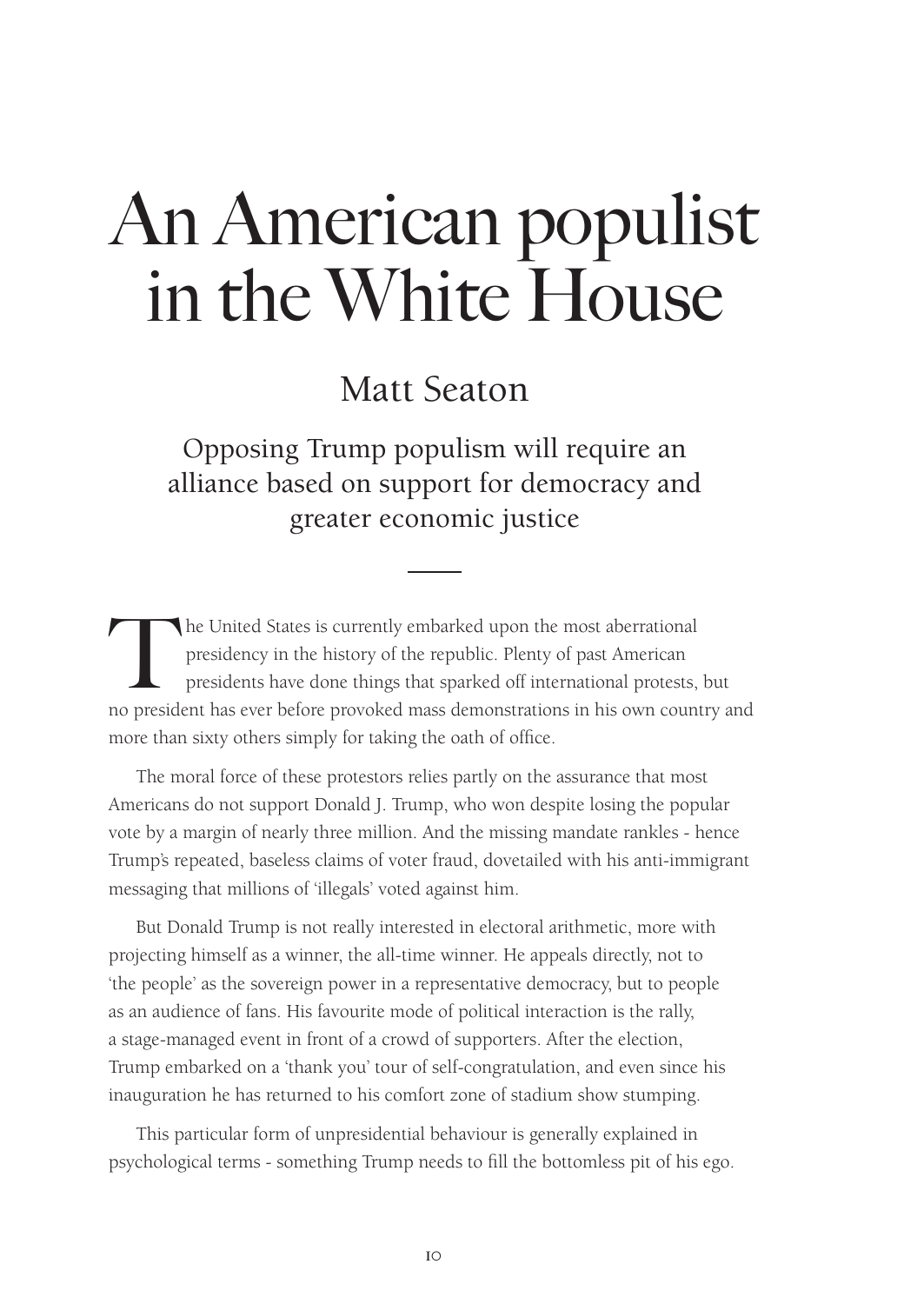Perhaps this is true, but it misses the larger political point. This was precisely the playbook that won Trump the Republican presidential nomination because it broke all the rules of campaign fundraising and politicking. Trump turned his run into a prime-time pop spectacle and gained all the media attention he needed - for free. For many heartland Republican voters, it was enough that he was promising to restore greatness and that he looked like a winner.

It's easy to lose count of the ways Trump's election win turned conventional wisdom on its head: the polls were wrong, the party elite was overthrown, the traditional policy platform was torn up, endorsements didn't matter, disqualifying behaviour and comments were not disqualifying at all, traditional disclosures like medical records and tax returns were denied, demagoguery was an asset not a liability, and so on.

Again, all true. But these are the epiphenomena of the one truly important fact: 2016 was the year that a populist won the presidency. With the possible exception of Andrew Jackson - nicknamed 'King Mob' by his opponents - in the early nineteenth century, no such rabble-rouser has ever before attained the White House. (The comparison is not lost on Trump, who has hung a portrait of Jackson behind his desk in the Oval Office.) This makes Donald Trump the apogee of a distinctively American type: the reactionary populist.

#### **Populism and hucksterism**

Populism in the US derives from the People's Party that formed in 1891. Also called the Populist Party, it began as an agrarian movement rooted in the anger of Midwestern farmers and Southern sharecroppers at what they saw as exploitation by Eastern elites - price-fixing and overcharging by banks and railroad companies. It was radical in its economic demands, calling for an end to the monopolies and greed of the robber-baron capitalism of the Gilded Age. But, although the Populists did make some alliances with labour organisations that shared their redistributionist agenda, they largely retained the social conservatism of their agrarian origins.

The Populists swiftly became a national force in politics thanks to the Panic of 1893, a serious depression caused by a collapse of railroad stock speculation and series of bank failures. Unemployment shot up from below 4 per cent in 1892 to a peak of 18 per cent in 1894, and it was five years before the recovery came.<sup>1</sup>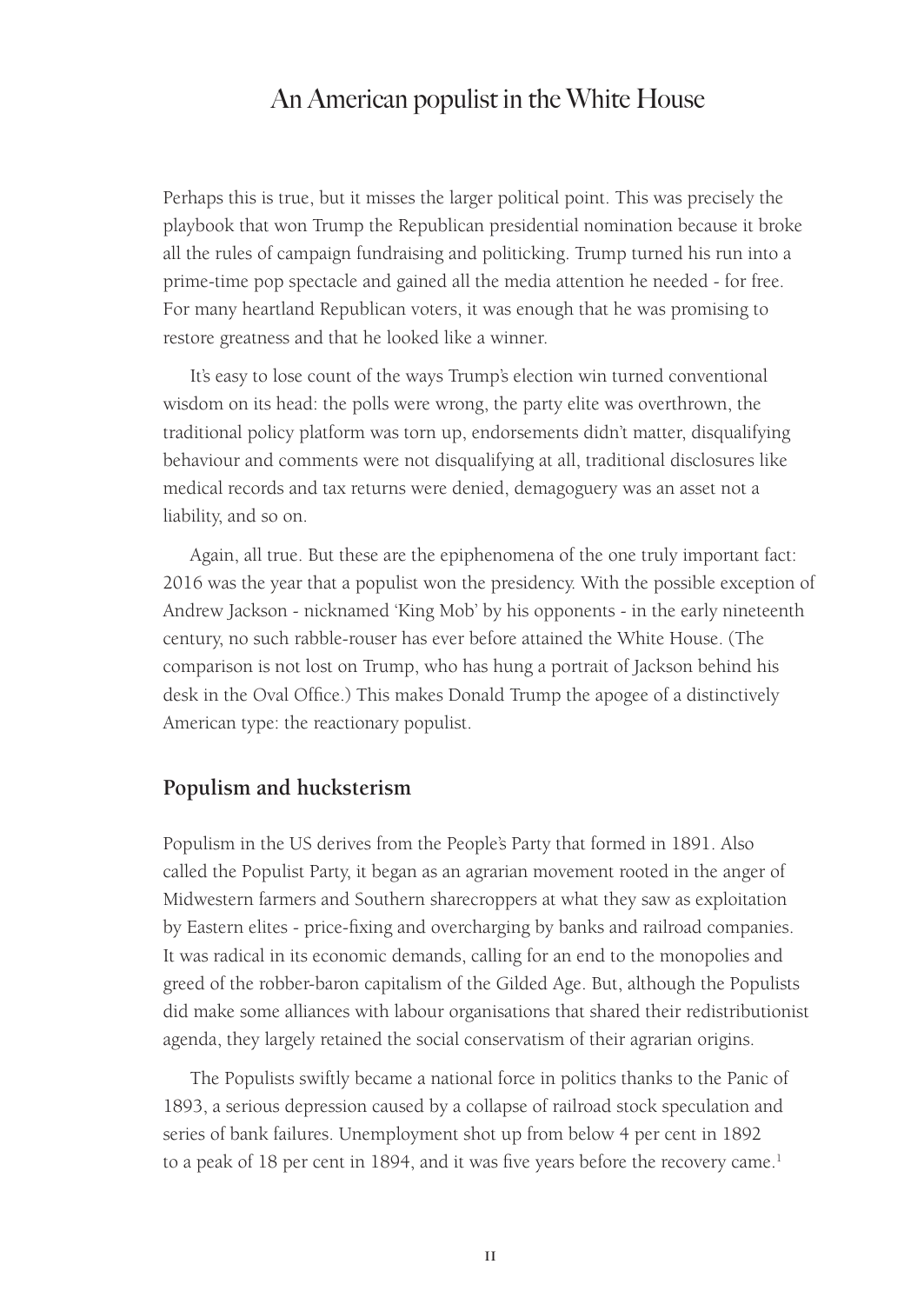But the Populist Party's initial success was short-lived for a number of reasons. The Democratic Party adopted parts of its programme, and in some areas the two parties formed a 'fusion' electoral coalition. In the South, though, Populists allied with Republicans against the segregationist Democrats' dominance of Dixieland. (The Republican Party took over the South from the Democratic machine only after the Civil Rights legislation of the Johnson administration in the 1960s forced segregationists to switch sides - a historic shift that empowered Richard Nixon's Southern strategy and broke with the party's inheritance from Abraham Lincoln.)

The contradictions of that split in Populist alliance-building helped doom the party, but it was also discredited by its own reactionary tendencies. Populism undoubtedly included progressive elements - some former Populist activists ended up in Eugene V. Debs's Socialist Party - but it was also driven in part by a belief that the Little Man had been cheated by a conspiracy of Eastern elites and Jewish financiers. Despite some similarities of fiery rhetorical style, these anti-modern and nativist tendencies of Populism marked it out as very different from the international socialist currents among industrial workers. Yet it is prairie populism that has the abiding influence in American politics - thanks in large part to the successful repression of socialism in the United States.

Working-class militancy was crushed ruthlessly in the late nineteenth and early twentieth centuries - first by the private armies of strikebreakers and Pinkertons of the robber barons, and later by the 'Red Scare' tactics of the Wilson administration. *The Iron Heel*, Jack London's 1908 novel, was a work of dystopian fantasy, but its vision of the Oligarchy beating down organised labour with billy clubs and rifle butts did not need much imagination. That is what happened, more or less. And while most Populists probably opposed America's entry into the First World War, only socialists spoke up about it. The government's response was the Sedition Act of 1918, which resulted in Eugene Debs running for president in 1920 from a prison cell. Earlier that year, the anarchist Emma Goldman was rounded up in the Palmer Raids and deported along with hundreds of others, a campaign that helped to establish the idea that socialism was literally alien, an un-American ideology of immigrant troublemakers.

The objective for the governing duopoly of Republicans and Democrats was to keep America safe for capitalism, by snuffing out the threat of socialism while absorbing Populism's radical economic demands. Hence the reform-minded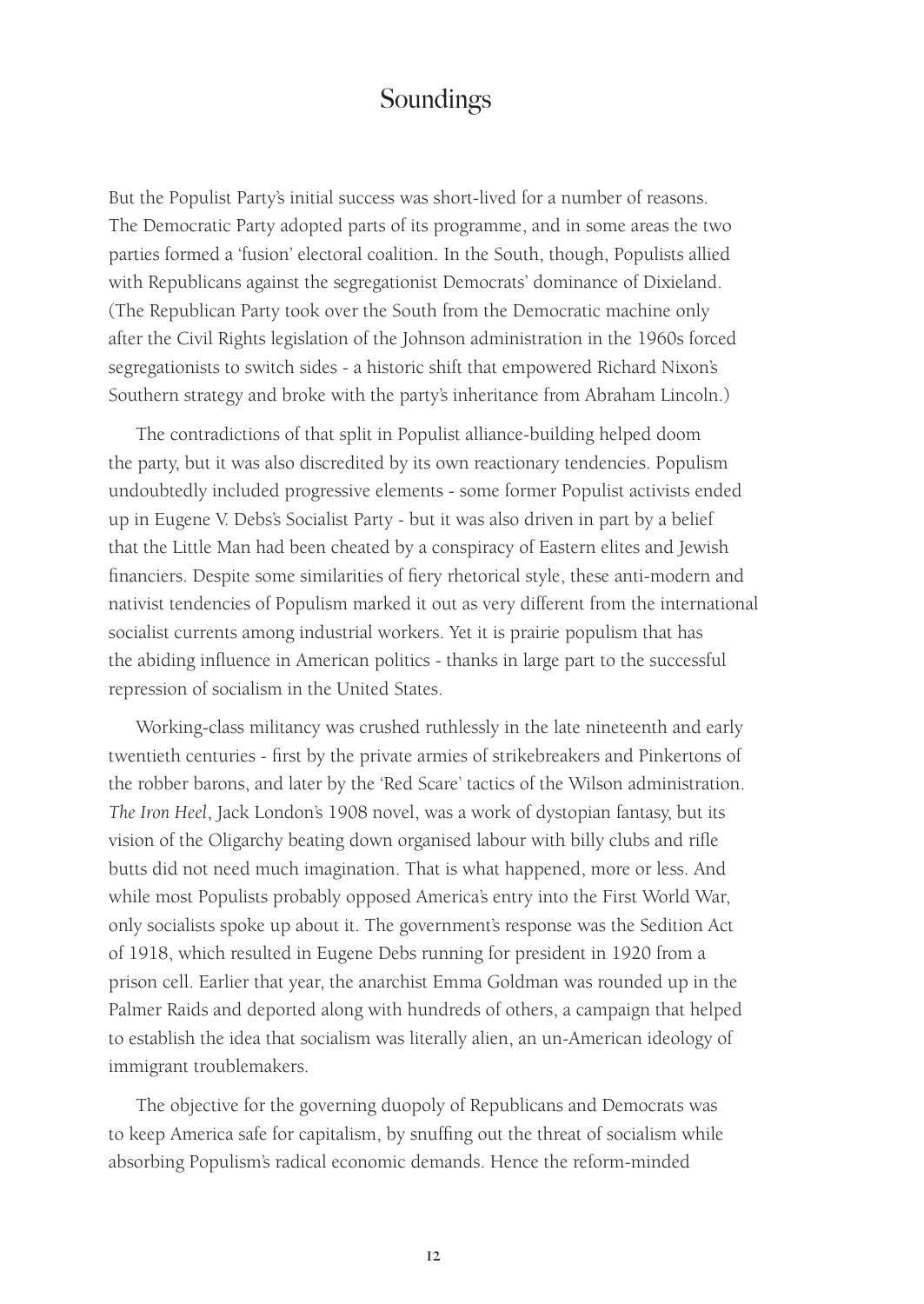liberalism of the Progressive Era which saw the Republican president Theodore Roosevelt's 'Square Deal', and the anti-trust laws of the Progressive Era that finally broke up the industrial monopolies of America's Gilded Age plutocrats - whom Roosevelt, no shoeless pauper himself, called the 'malefactors of great wealth'.

To win support for the New Deal, his response to the economic and social misery of the Depression, Teddy's Democratic nephew, Franklin Delano Roosevelt, also borrowed from the populist playbook - promising to 'equalise the distribution of wealth', if necessary by throwing 'to the wolves the forty-six men who are reported to have incomes in excess of one million dollars a year'. The early New Deal years also brought brief respite from repression for American socialism: by the end of the 1930s, the Communist Party had reached its peak membership of about 80,000- 90,000. (The reprieve was short-lived: the House Committee on Un-American Activities, best-known for its association with the post-war witch-hunts of Senator Joseph McCarthy, opened for business as early as 1938.)

The reason for Roosevelt's reforming zeal was that, far more than any threat from socialism, he feared populism's reactionary energy, specifically in the form of a Louisiana senator named Huey Long. In 1932, Roosevelt described Long as 'one of the two most dangerous men in America' (the other being the then fascist-leaning General Douglas MacArthur). At the time, Long's programme looked a lot like the radical redistributionism of the left: he wanted tax reform that would have capped earnings above \$1 million a year with a 100 per cent tax rate. Roosevelt privately admitted that the New Deal was, in part, an effort to 'steal Long's thunder'; FDR's 1935 Revenue Act, known popularly as the 'Soak the Rich' tax, increased the top rate of income tax to 79 per cent (for most of his predecessor Herbert Hoover's term, that rate had been 25 per cent).

The economic populism of Long's 'Share Our Wealth' movement (slogan: 'Every Man a King') had deep roots in the South of poor white share-croppers but also appealed to the agrarian reform tradition among Midwest farmers; and it was allied to a profound social conservatism. Long made common cause with Father Coughlin, a rabble-rousing Catholic priest who preached something close to fascism. Both were astute and effective users of the new mass medium of radio. Coughlin built a national following of 40 million listeners, the largest radio audience in the world at that time.

It is sobering today, in light of Trump's reflexively authoritarian tendencies, to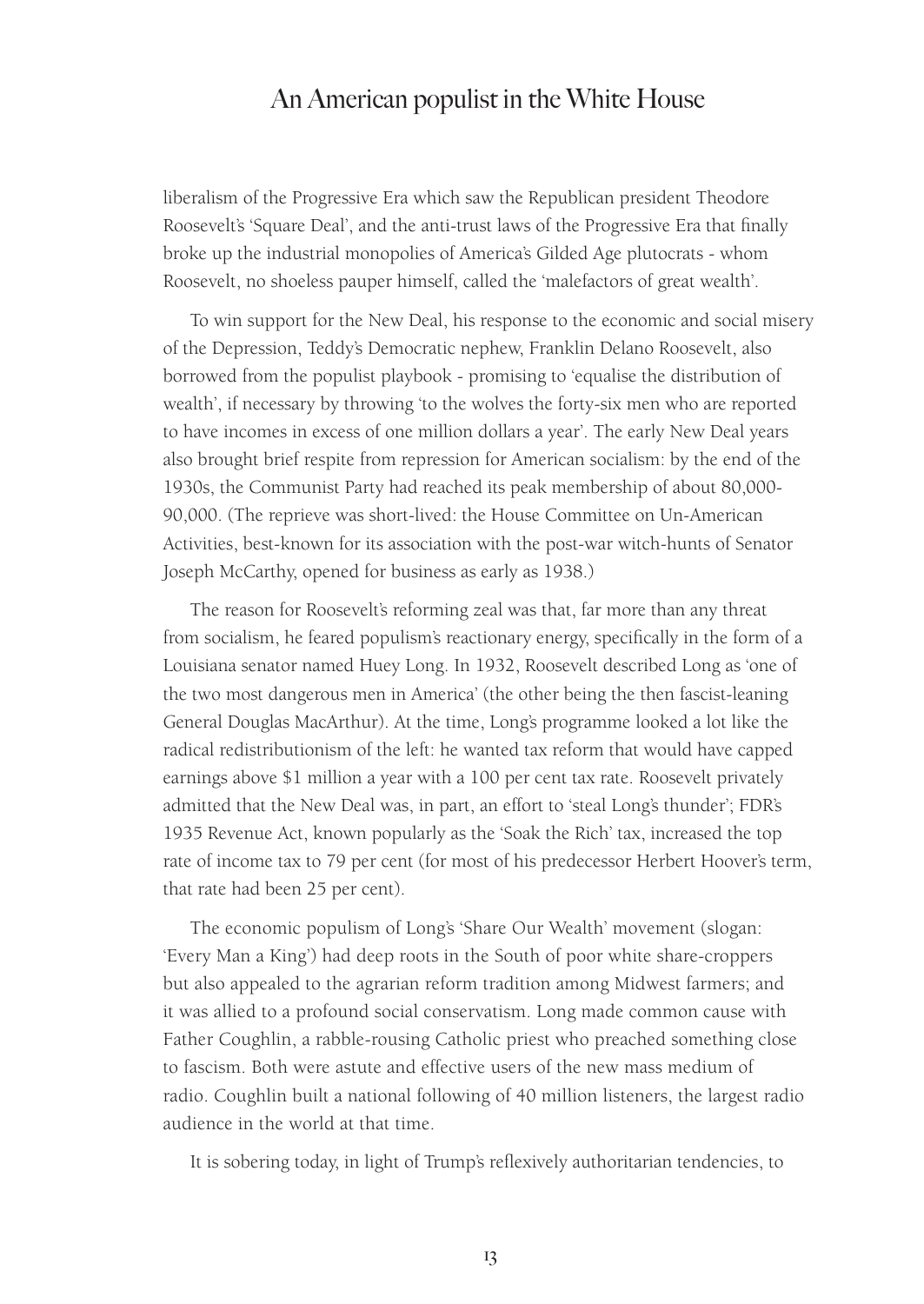understand just how disturbed Roosevelt was by the populist threat to American democracy in the 1930s. 'Long plans to be a candidate of the Hitler type for the presidency in 1936', he confided to an ambassador friend. He feared that Long would purposely split the Democratic vote, enabling the election of an inept Republican who 'would bring the country to such a state by 1940 that Long thinks he would be made dictator'. In the event, Long was assassinated in Baton Rouge in 1935, while Coughlin's hastily convened Union Party proved an embarrassing flop in the 1936 election.

Still, Long's invective against Wall Street fat cats and his promise to champion the 'forgotten men' against the elite 'team' who ran things in Washington cast a long shadow. Last year, as a Trump victory seemed not impossible, it became commonplace to read references to Sinclair Lewis's 1935 novel *It Can't Happen Here*, and the stage adaptation was also revived. Like another novel of 1935, Robert Penn Warren's *All the King's Men*, its protagonist was clearly modelled on Long, a demagogue swept to power by promising to restore the country to prosperity and greatness.

In *It Can't Happen Here*, Senator Buzz Windrip wins the 1936 presidential election, and quickly turns to brutal authoritarian rule. Opponents flee to Canada, before rallying a resistance movement that leads to civil war. Ultimately, Windrip is deposed in a military coup. Lewis's somewhat didactic warning is not to 'let the demagogues wriggle in, without fierce enough protest'.

The power of the demagogue was a theme revisited by Elia Kazan in his 1957 film *A Face in the Crowd*. But it is less the spectre of fascism that haunts the movie than America's susceptibility to a populist antihero. The film's protagonist Larry 'Lonesome' Rhodes is a charismatic drifter whose singing talent and folksy egalitarianism bring him fame and influence as a TV entertainer - until he is undone when the disillusioned producer of his show leaves the microphone on during the credits, so that his millions of fans hear themselves mocked as 'idiots, morons and guinea pigs'.

Trump, too, is often called a huckster - and this is not just a question of namecalling. Conmen have been feature of American culture at least since the showman P.T. Barnum, the 'Prince of Humbugs' who gained a reputation as a liberal reformer for what he called 'profitable philanthropy'. Mark Twain immortalised the type in *The Adventures of Huckleberry Finn* with the duke and the king, a pair of itinerant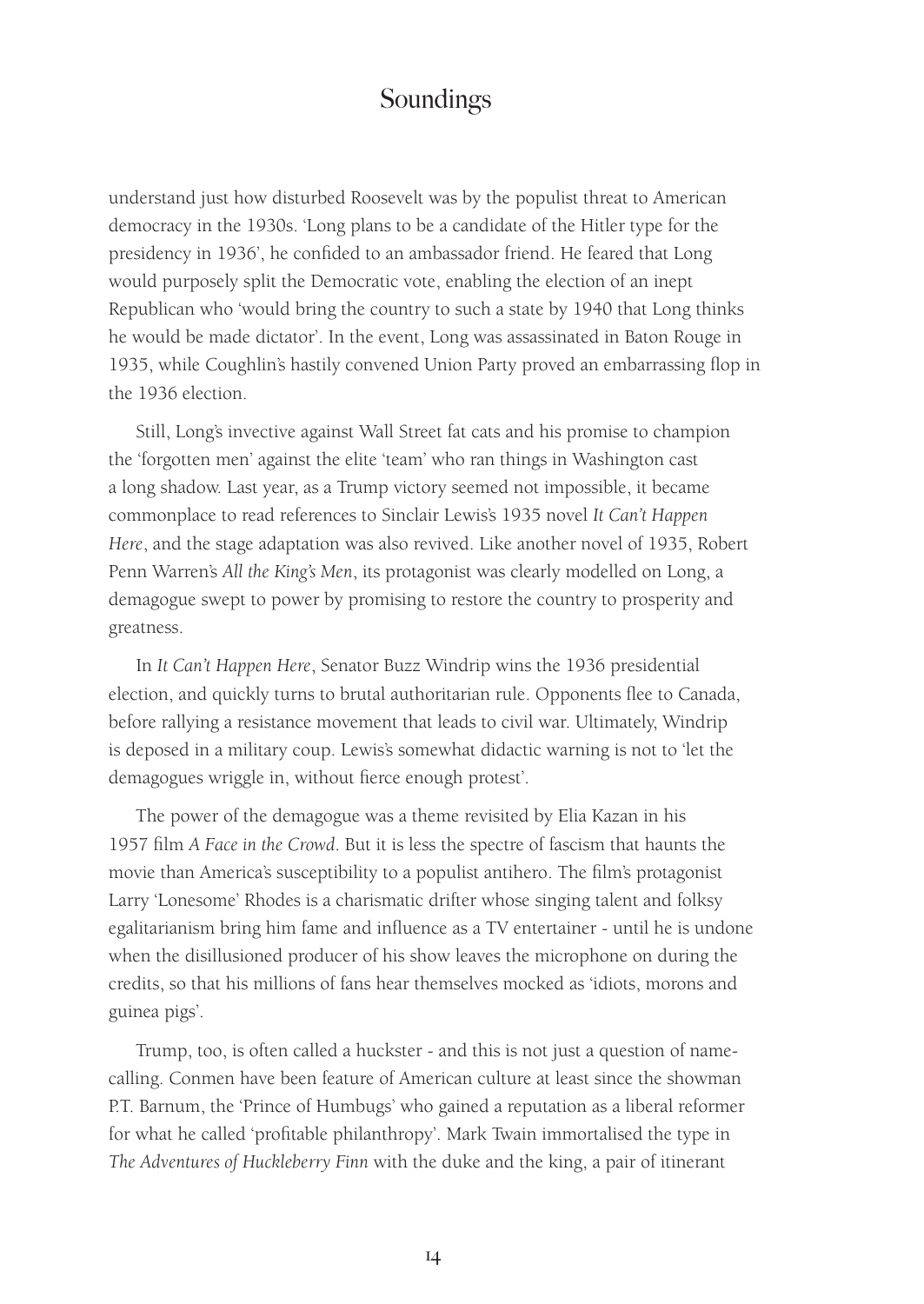grifters who swindled simple townsfolk with their pseudo-Shakespearean theatrics and schemes. Herman Melville's last novel, *The Confidence-Man*, shared the Twainian locale of a Mississippi riverboat, on which virtually every passenger is engaged in some nefarious scam or other.

The political version of this charlatan, one who masquerades as the champion of the working man and ordinary folks for venal, self-seeking ends, is an authentic and abiding American type. In Trump's trademark scowl - narrowed eyes, middledistance stare, chin-forward pout - it is hard to see anything other than the poker face of assumed seriousness that is the mask of every carny barker, tent-revival preacher and snake-oil salesman America has ever seen.

The suppression of socialism, effectively outlawed a century ago, left a floating constituency susceptible to such false prophets with their phony radicalism. At critical moments in United States history, when people feel down on their luck and capitalism seems unable to save itself, into this ideological vacuum flows American populism, a confusing mishmash of left-wing economics and rightwing social values. The negative dialectic of American politics is that collectivism only finds expression in this reactionary form: it appears in the shape of a selfinvented messiah, who assumes the mantle of an anti-system reformer, uses mass communications to short-circuit democracy, and sees no problem with mingling business and politics to personal advantage.

Today, that person is the real-estate mogul and reality TV personality Donald Trump. But what is specifically Trumpian about Trump's reactionary populism?

#### **Right-wing Leninism**

It would be easy to dismiss Trump's bumper-sticker slogans - 'America First', 'Buy American', 'Make America Great Again' - as the crude and inchoate demagoguery of an empty vessel. But Trumpism is quickly assuming shape and coherence in power. It is taking the form of a crony-capitalist corporatism that combines anti-immigrant welfare chauvinism with economic protectionism and an isolationist foreign policy. The vision belongs to Trump's chief strategist, former Breitbart News chairman and now senior White House adviser Stephen Bannon.

In a 2014 speech, Bannon predicted a 'global revolt' that would be a 'centre-right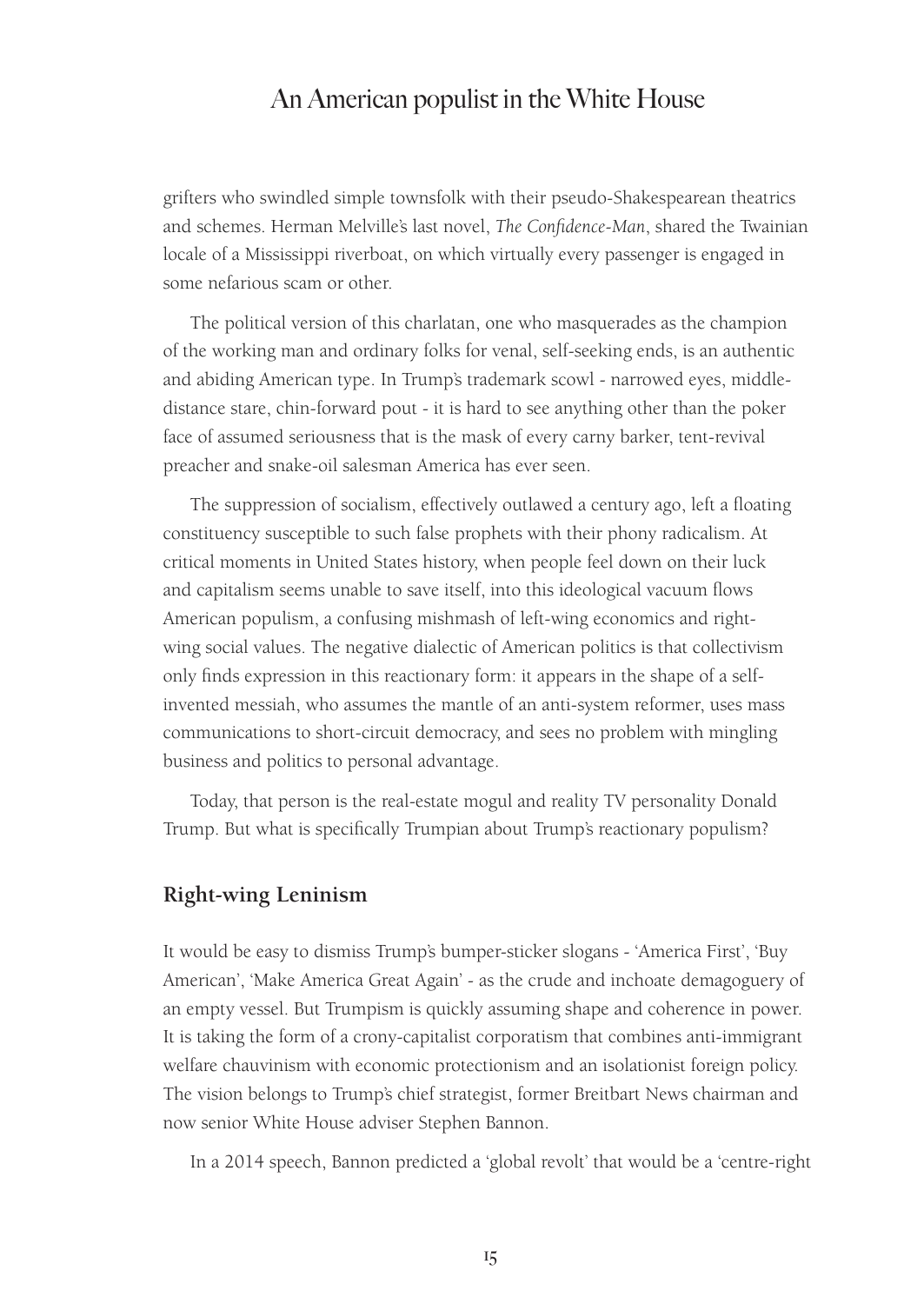populist movement of really the middle class, the working men and women in the world who are just tired of being dictated to by what we call the party of Davos'. The extent to which this political project has stolen the clothes of social democracy in Europe and New Deal corporatism in America was highlighted when Bannon recently noted that 'The beginning of all this was the anti-globalisation movement'.

A self-styled Leninist, Bannon initially regarded Trump as 'a blunt instrument' for his radical remaking of the American right. But it turns out that this Svengali has found his perfect agent of change.

Bannon's grip means that the White House inner circle appears to be operating under a system of dual power: one side is constituted by conservative career politicians like Vice President Mike Pence and Republican National Committee chairman Reince Priebus, while a rival group is made up of Trump loyalists, Bannon confederates like Stephen Miller and Michael Anton.

A revived Christian nationalism is what unites Pence and Bannon. 'When fascism comes to America', runs the dictum often attributed to Sinclair Lewis, 'it will be wrapped in the flag and carrying a cross'.

For Pence, this is a matter of convictions. For Bannon, it is more Machiavellian and strategic. Their common cause is to craft an agenda of social conservatism that will create 'values' wedge issues, such as transgender rights, abortion provision, and religious education in public schools. For Pence, the Trump presidency is a heavensent opportunity to take back the country from godless secularists and liberals, as well as the multicultural hordes of metropolitan America. For Bannon, the aim is to create chaos, sow discord and provoke protest - to attack the progressive coalition on so many fronts that it will split into constituent elements that can each be isolated. It is a deliberately engineered system of disruption designed to neutralise opposition.

No very paranoid imagination is needed to see that, however things shake out, Trump-world is shaping up to be probably the most right-wing American government since the Confederacy. Even if the Republican Party, through its control of Congress, succeeds in keeping this administration semi-'normal' and preserving democratic institutions, we can expect an erosion of checks and balances. There has been a sharp rightward shift in the 'Overton Window' - the idea that there is an unspoken consensus about what, at any given time, are the acceptable norms of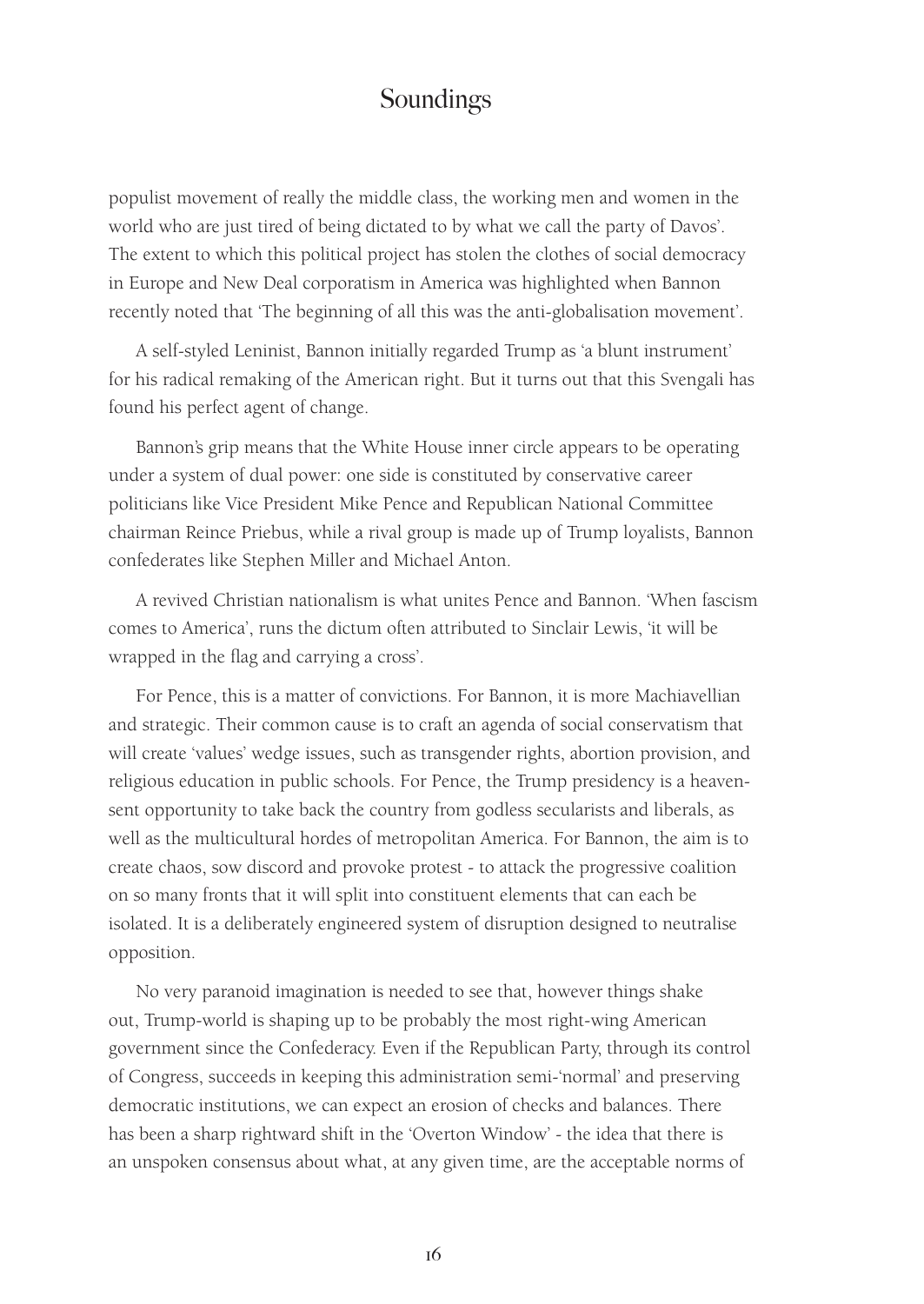political discourse. Trump's attacks on 'political correctness' were a dog-whistle to all forms of 'out-grouping': nationalism, anti-immigrant sentiments, Islamophobia and white identity politics have all been given permission and empowered. With the Overton Window wide open, the ideological storm troopers of the so-called alt-right have emerged from the dark web to become public figures.

Already, the president has made reckless use of executive orders, ordering a start to his wall on the border with Mexico, a military build-up, the travel ban on Syrian refugees and Muslims from seven countries, and dragnet enforcement measures against the estimated 11 million undocumented immigrants. And he continues to flirt with the idea of restoring the Bush administration's torture programme.

Meanwhile, he is assembling a new oligarchy of the uber-rich, with a cabinet so thick with plutocrats that, according to CBS, just seven of them alone have a combined net worth of \$11 billion, while counting the wealth of all the nominations to date provides a total at least  $$14$  billion.<sup>2</sup> The notion that this team can restore American middle-class prosperity through a zombie version of trickle-down Reagonomics is obviously delusional. It is possible that Trump may fight his own party to maintain campaign promises to protect Social Security and Medicare (programmes popular with most blue-collar Republican voters), but his proposed tax cuts will inevitably amount to a colossally regressive redistribution.

The press has been under attack from day one, with the demonisation of factbased journalism, the assertion of fantastic lies ('alternative facts'), and the constant attacks on the 'lying' and 'dishonest' media. Its role as a check to power has seen it labelled 'the opposition party' by Bannon and 'the enemy of the American people' by Trump.

In the United States the three branches of government (executive, legislative and judicial) are intended to act as checks and balances, but with both Houses of Congress under Republican control, constitutional resistance to untrammelled executive action rests solely with the judiciary - and the media. To the extent that the fourth estate holds power accountable in a liberal democracy, alongside the three branches of government, the White House has drawn the battle-lines. (And Trump also got a head start with an ad hominem attack on a judge during the campaign; while as president he has shown a similar lack of restraint in attacking any court decision he doesn't like.)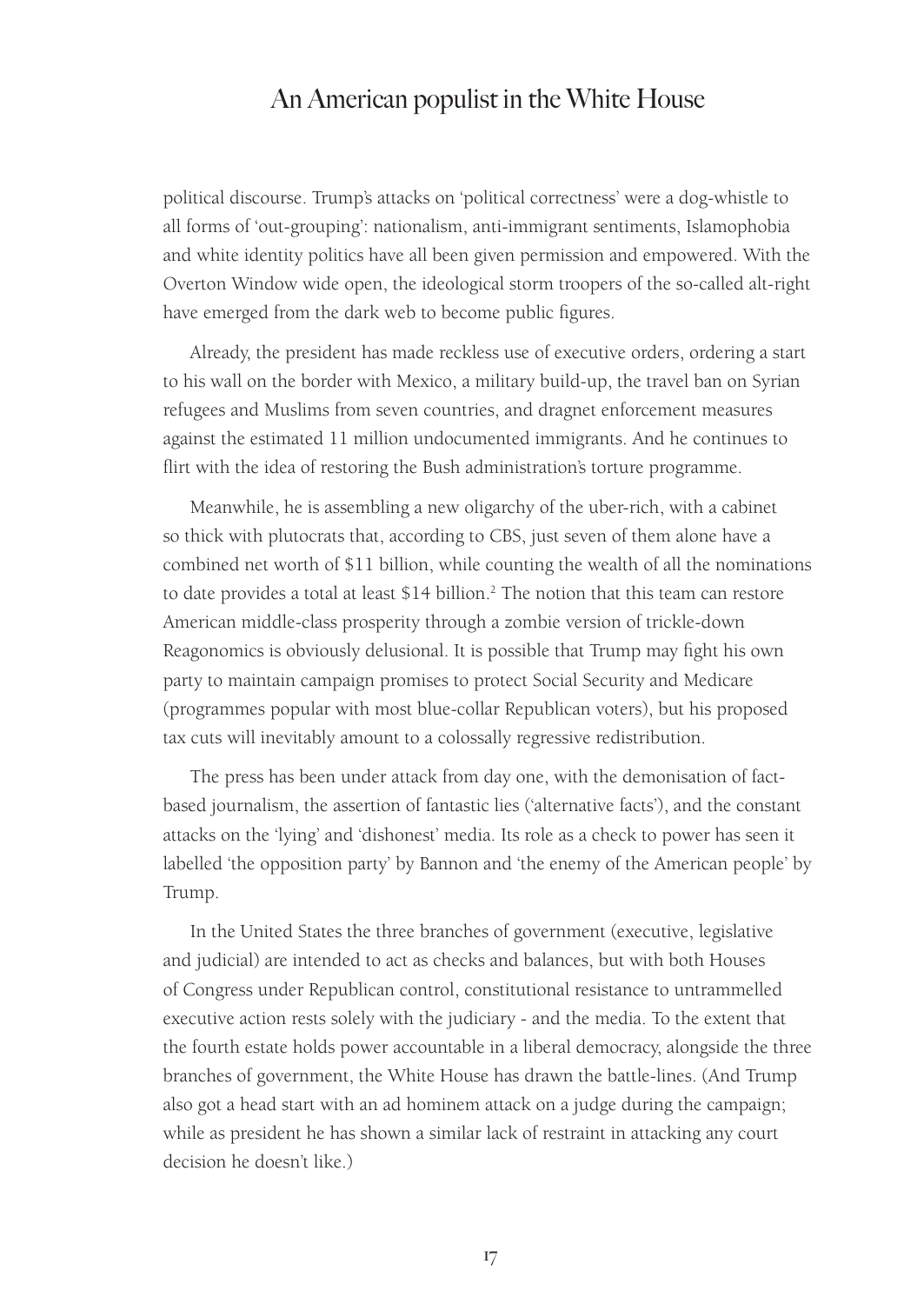This more sinister element of authoritarian and antidemocratic rule may stay suppressed or could emerge as the dominant theme. Trump already displays many of the gestures of the strongman, particularly in his insistence on making the observable facts of reality conform to whatever he wills to be true. The hyped threat of 'radical Islamic terror' may represent not just the phobic othering of a Christian nationalist mind-set but the ideological preparatory work for a strategic goal. Already, a draft memo reportedly circulating in the White House has proposed federalising the National Guard to help with immigration enforcement. It is not a stretch to imagine that the crusader rhetoric of Bannon's associates, in combination with actual anti-Muslim measures such as the travel ban, could inspire a terrorist outrage by radicals claiming allegiance to the Islamic State. Having thus engineered a domestic emergency attributed to a foreign terror threat, the president could use his executive authority to militarise law enforcement under federal control, enact a stealth suspension of constitutional government, and begin to rule by decree - a word he used in his inauguration address.

It can't happen here? Enough informed and rational people are losing sleep over the prospect of Bonapartism in twenty-first-century America that it demands to be taken seriously.

We are not there yet. But how best to resist is a question daily confronting the broad, but as yet unformed opposition.

#### **Defending democracy**

Whatever its manifest flaws, American democracy - government of the people, by the people, for the people - is still a bedrock value in the United States. As long as democratic institutions endure, so will this ideal of a citizenry pledged to defend a republic founded on the Constitution and the Bill of Rights. Anything else is un-American.

But in the battle of ideas, war has been declared on the concept of what is and isn't American. In Trumpian populism we are seeing an effort to redefine it, away from republican values and toward something much more *volk*-ish.

The Constitution has itself long been a political battleground, but mainly for the conservative right, for whom it has been a fetish object - especially for 'originalist'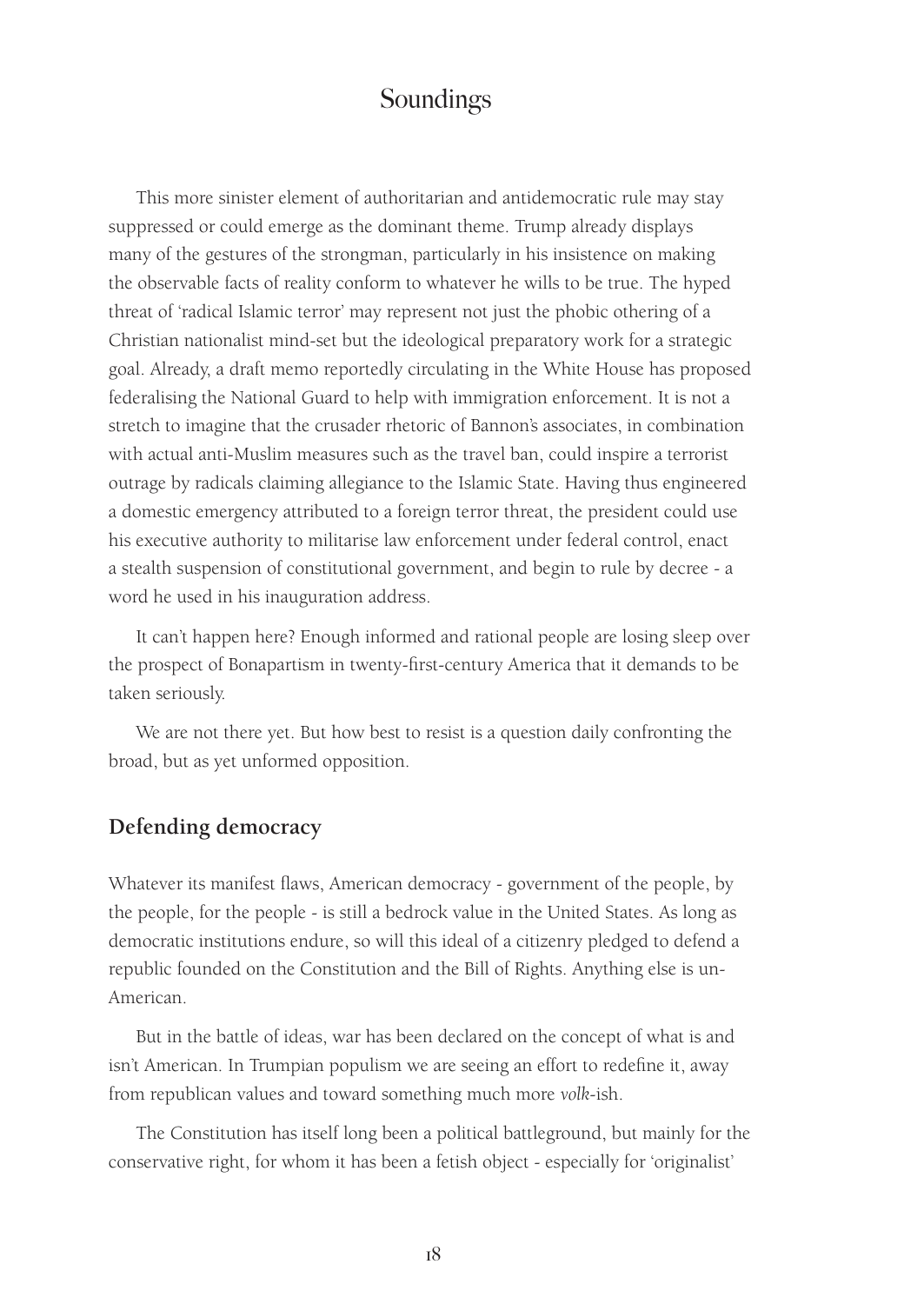interpreters. Thus, in his critical opinion in a 2008 Supreme Court ruling, the late Justice Antonin Scalia's literal interpretation of the Second Amendment right to bear arms was used as a means to justify individual citizens' owning whole armouries of semi-automatic weapons. Liberal Democrats, on the other hand, have tended to see legislation, not litigation, as the way to secure social change. In recent years, it has often been only a minority on the libertarian left - with a special interest in issues like government surveillance - that has seen constitutional protections against warrantless search and seizure as a useful political tool.

There are signs now, however, that progressives are rapidly rethinking the value of rights-based claims in the courts as a shield against the forces of reaction. In a single weekend, after Trump's executive order cutting refugee quotas and suspending admissions from Muslim-majority countries, the American Civil Liberties Union received more than \$24 million in donations (more than five times its normal annual total); and the group has also seen a nearly 50 per cent surge in membership. Advocacy groups and rights defenders such as the Anti-Defamation League, the Center for Constitutional Rights, the Southern Poverty Law Center and a host of others have seen a similar 'Trump bump'.

There were also spontaneous protests of hundreds and thousands at airport terminals as people rallied to defend citizens and visa holders suddenly detained amid the chaos of the executive order's implementation.

Clearly, many Americans understand that, with two branches of federal government locked down, only action in the third branch, the judiciary, remains as a check. Constitutional arguments in the courts are becoming a key front for mobilising opposition. A combination of 'lawfare' by nonprofits and campaign groups and targeted, well-organised protests has already evolved as the first line of resistance. And protest matters here, because judges do not make decisions in a vacuum: loudly voiced popular support helps protect judicial independence.

However, the window of opportunity for the opposition to unite and form a popular front of liberal constitutionalism remains open only for as long as the rule of law and the separation of powers continue, which is by no means an eternal given. The strength of a movement built on defending rights is that it can lay claim to the patriotic language of American liberties. On this terrain, the lawfare strategy can reach 'across the aisle' and find willing and natural allies among traditional Republicans, as well as Trump-averse moderates and independents.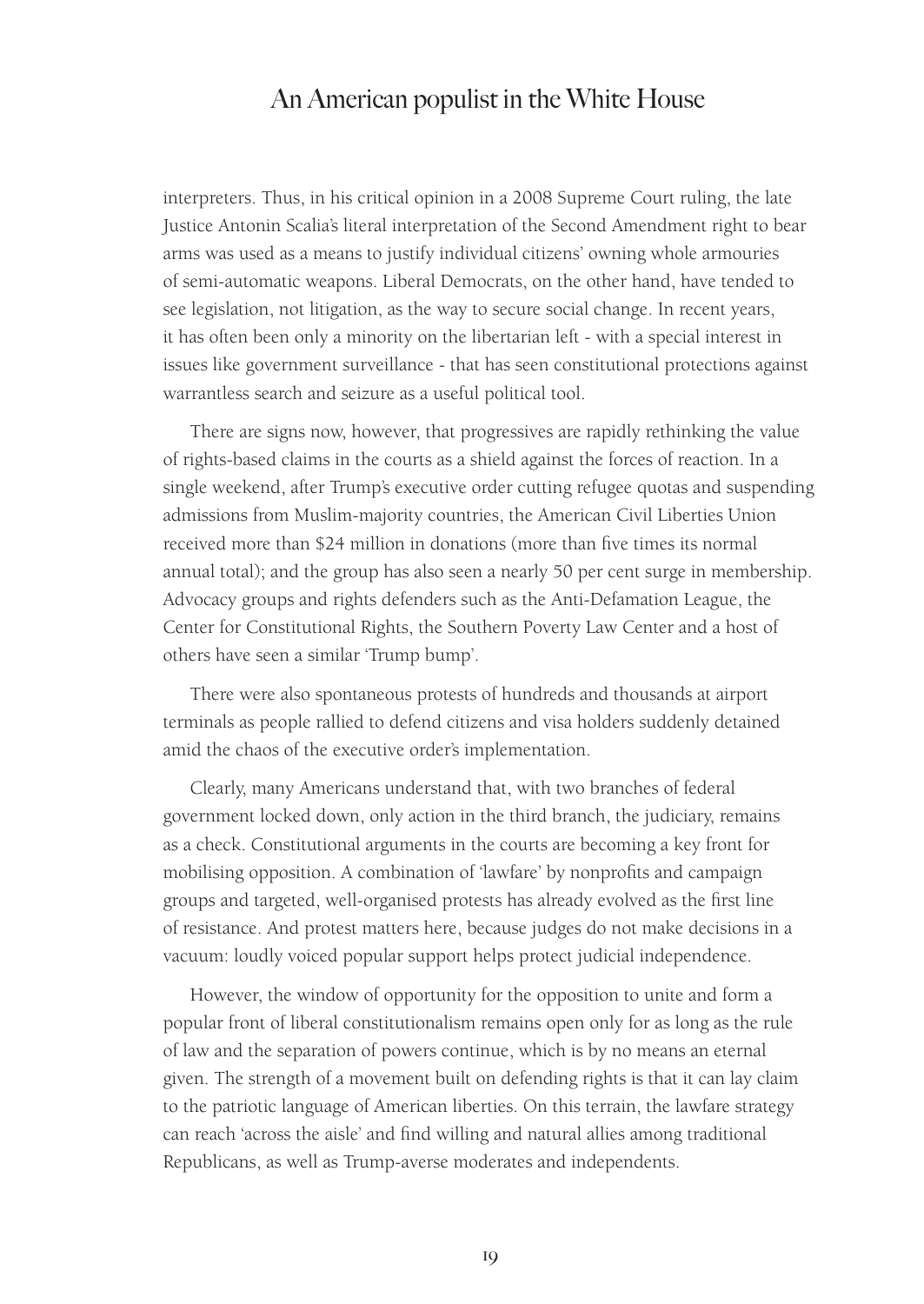The weakness of a movement built on defending rights, however, is that it is by definition defensive. The anti-Trump resistance cannot wait for individual cases brought by the new army of ACLU lawyers to wind their way up through the courts to become causes for national rallies. It will need to occupy the street and the public square on its own schedule, and define a broader programme of social justice than merely the formalist one of civil rights.

The opposition must also anticipate well-aimed efforts to split its resistance. The tradition of disciplined civil disobedience in the United States is long and powerful, and that wellspring has risen again with the Black Lives Matter movement and the Native American protests at Standing Rock. But activists will be tested when people willing to put their bodies on the line actually get hurt. And it will not take many windows broken by black bloc protesters, or reports of shots fired at police, for protests to lose their moral authority.

The violence instigated by a minority of demonstrators protesting the invitation of Breitbart provocateur Milo Yiannopoulos to speak on the campus of the University of California, Berkeley, was a foretaste of potentially ruinous wrong turns. The anti-fascist slogan of 'no platform' for racists and fascists goes against the prevailing norms of First Amendment freedoms. Left-wing activists will need to argue the case for free-speech exceptions and target their efforts better if they want to avoid losing the high ground of American values and splitting the opposition against Trump surrogates.

These are all concerns, but the greatest weakness of a street protest movement built on defending rights is that it will not speak to the forgotten men and women of America. We are in this mess of populist revolt precisely because the neoliberal consensus that saved the economy from collapse in a financial crisis failed utterly to address underlying economic inequities and inequality. Worse, it allowed the recovery to resume a trajectory of regressive redistribution.

Facing crises of popular discontent created by unsustainable economic injustice, both Presidents Roosevelt saw that American capitalism could only be preserved by heading off a populist threat that was likely to pitchfork not just the rich and the elites, but the democratic system itself. Only urgent reform and a radical redistribution of the nation's wealth would stop a dangerous demagogue from taking charge of America's surplus army of the disinherited and resentful.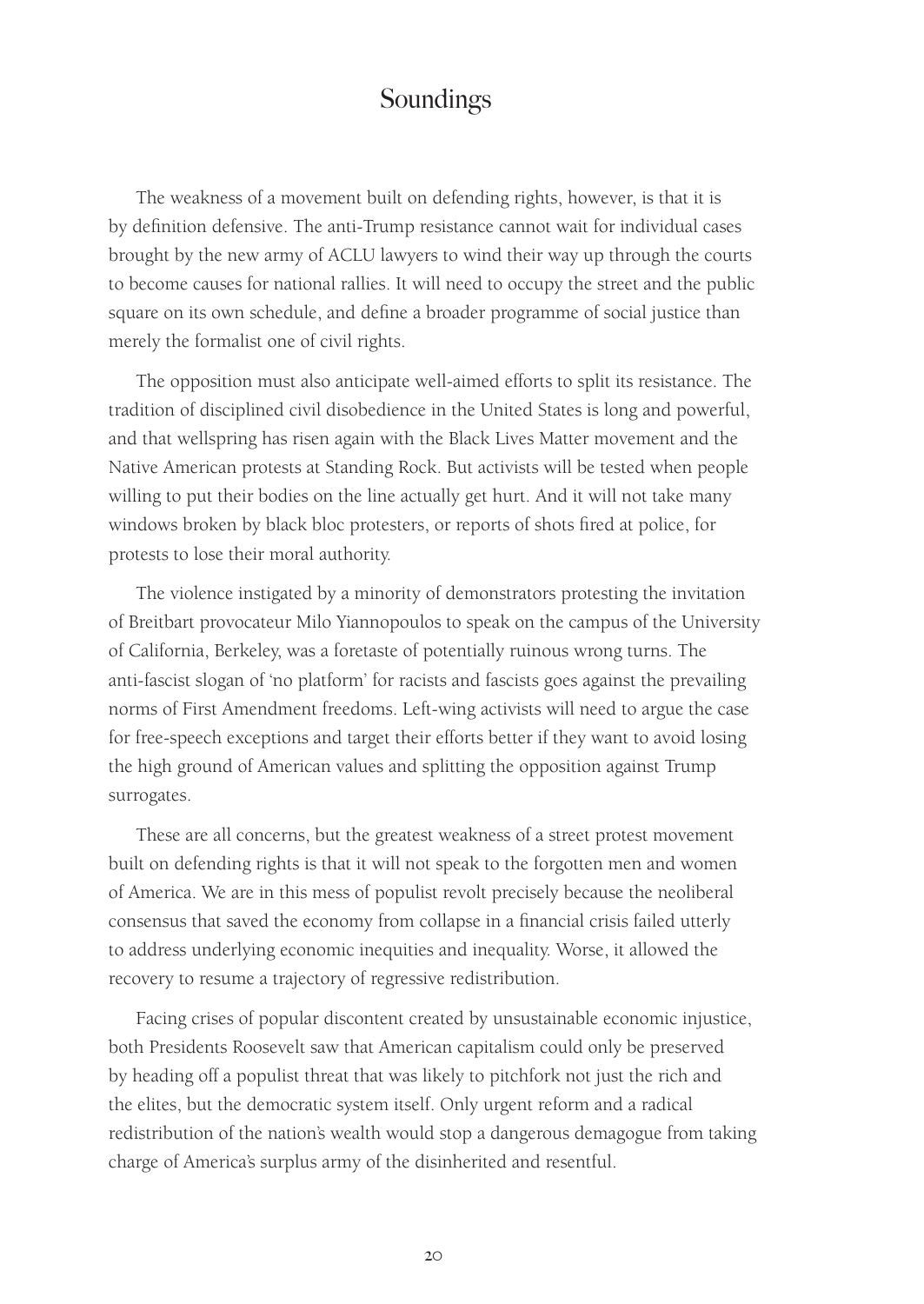This is very different from the Obama strategy. President Obama took over a bailout plan that had been designed by his predecessor George W. Bush and a Republican-controlled Congress. This rescue programme for Wall Street may have prevented the economy from collapsing, but it did little to create jobs or avoid foreclosures on Main Street, let alone to alleviate the economic pain caused by longer-term trends of automation and globalisation. Fixing health care was a worthy aim - the great missing plank in America's welfare state that neither FDR's New Deal nor Lyndon Johnson's Great Society had nailed down - but it was a project for a time of large prosperity, not a period of desperate austerity. As good a president as Obama was, his decision to make the ultimate technocratic challenge his signature legislation involved passing up a generational opportunity to soak the rich and stop the pauperisation of the middle class. It was a 'party of Davos' choice, and, for all its ambition, a political error with epochal consequences.

A few weeks before his death in 1968, Martin Luther King Jr. spoke of 'the other America'. 'This country has socialism for the rich', he said, 'rugged individualism for the poor'.

Today, it is King's message of economic justice that must find new advocates in party politics. Donald Trump has succeeded in articulating the legitimate sense of grievance of a great struggling class of people to a deeply reactionary identity politics, by drawing on their folkloric sense of the American dream as their lost birthright. If the United States is to survive this outbreak of the virus of populism the most dangerous in its history - the Trump resistance must find ways to detach white nationalism from Trumpism's false promise of economic justice.

Besides reclaiming the right to speak for the other America, the grass-roots protest will have to migrate from the streets to bring about a democratic renewal in the chambers of capitols across the United States. The challenge for the Elizabeth Warren wing of the Democratic Party is to break out of its narrow lane of partisan progressive politics and begin to build a broad electoral front.

The forgotten men and women, bitterly accustomed to disappointment, are always ready to 'throw the bums out'. But Americans need to be offered a better deal.

**Matt Seaton** is a former editor and writer at the *Guardian*, and is currently an opinion editor at *The New York Times*.